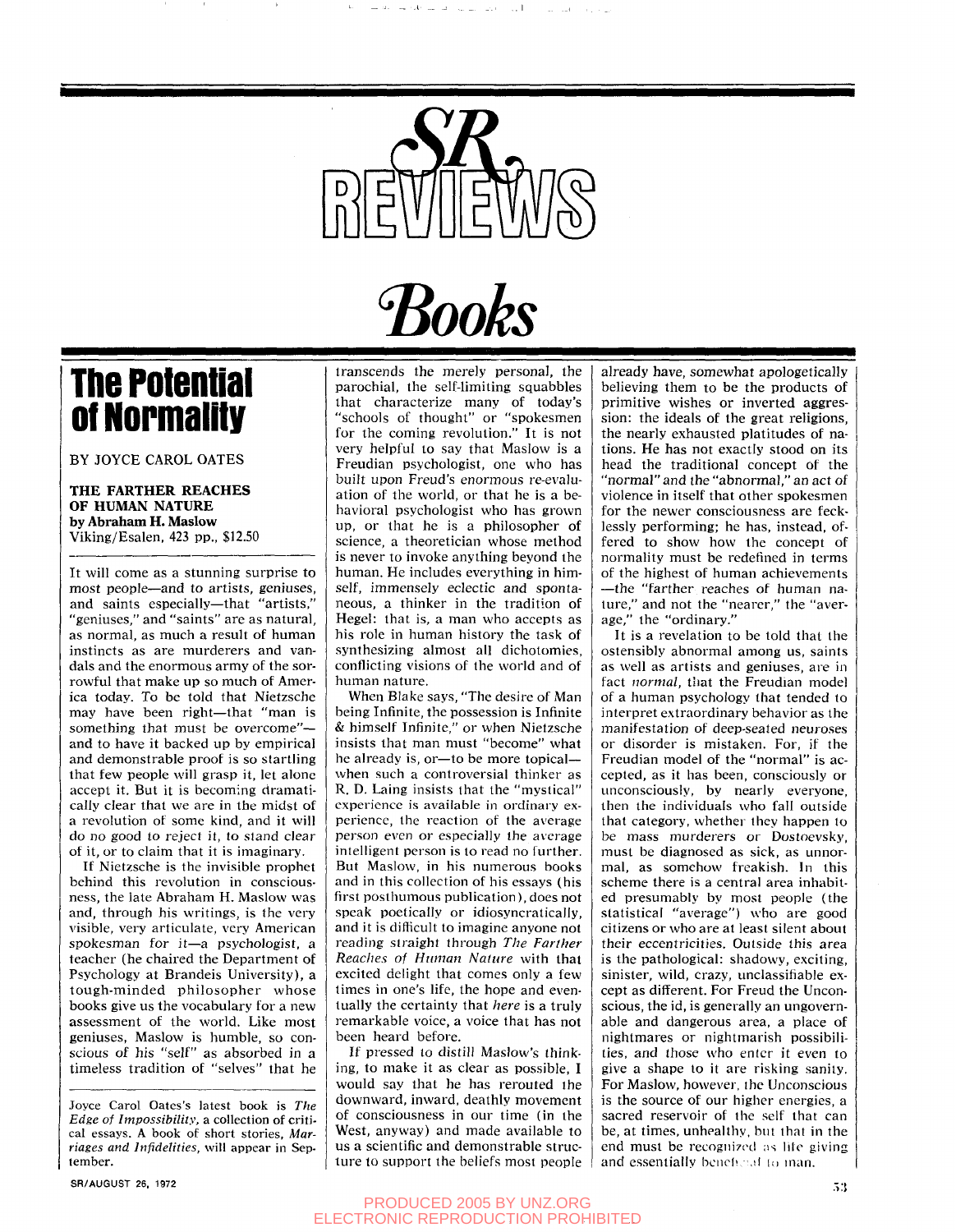# *(SR***,REVIEWS** *Books*

The saint, then, is simply a normal human being who has grown beyond the rest of us. But he is "beyond" the rest of us only in the sense that he has been able to satisfy his instincts for sainthood, for what Maslow calls "specieshood," while the rest of us are held back—because of an unhealthy environment, or an unhealthy misuse of natural energies and instincts, or, what may be very commonplace, a fear of exploring "farther" reaches, since we have been told all our lives how dangerous, crazy, Faustian, or simply impractical such exploration might be. While accepting the deterministic facts of life on lower levels (especially the biological), Maslow insists upon the basic freedom of man's will. But it is a freedom that becomes possible only after other needs, other demands of the species have been satisfied: This makes all the difference indeed, setting Maslow apart from the self-righteous flippancy of those who exhort the weak to "be" strong, to "be" virtuous, and from the grim determinists who insist that we are all programed, conditioned, and predictable. Maslow's work constitutes a heroic synthesis of preceding psychological theories of human nature.

This liberates us not only from the old terrors of rising above the "normal" multitude but from the newer, more fashionable infatuation with the energies of destruction. Most contemporary writers, if they bother to explore the human condition at all, concentrate upon the paradox that the unnormal are more interesting, more exciting, because they seem to be asserting their own energies in opposition to all restraints—as Mailer says, only a few individuals, "among them psychopaths," are able to remain independent of the anonymous prevailing forces of a great corporate state. Naturally, one must be "psychopathic," almost by definition, to move individually through a crowd that seems headed in the other direction. But what if the criminal, so long glorified in contemporary fiction and popular entertainment, is diagnosed as an individual whose instincts for self-transcendence have simply been stunted, an individual who is basically bored, played out, exhausted, and not possessed of an enviable energy after all? Nietzsche says of the criminal that he is "a strong man made weak," and Maslow shows that this is correct.

*The Farther Reaches of Human Nature* gives us the outline, then, for a conscious reconstruction of values. It is Maslow's belief that man wills his own future, that the "future" is in his being as powerfully as the past. If this assumption is correct, then it is possible for that controversial (indeed, confused) vision of America's "greening" to become reality after all.

But the delight of Maslow's writing is Maslow's voice itself. The best introduction to Maslow is any representative remark, any stereotype-breaking paragraph:

I am convinced that the value-free, valueneutral, value-avoiding model of science that we inherited from physics, chemistry, and astronomy, where it was necessary and desirable to keep the data clean and also to keep the church out of scientific affairs, is quite unsuitable for the scientific study of life.

I must reassert that we have come to the point in biological history where we now are responsible for our own evolution. We have become self-evolvers. Evolution means selecting and therefore choosing and deciding, and this means valuing.

The value-life (spiritual, religious, philosophical, etc.) is an aspect of human biology and is on the same continuum with the "lower" animal life (rather than being in separated, dichotomized, or mutually exclusive realms). It is probably therefore specieswide and supracultural, even though it must be actualized by culture in order to exist.

If there is no adult value system (i.e., if parents cannot or will not prescribe modes of behavior, if the father wants to be a "pal" to his children, etc.), then a child or adolescent value system will be embraced. Juvenile delinquency (so called) is an example of such a . . . system.

The antagonism between the sexes is largely a projection of the unconscious struggle *within* the person, between his or her masculine and feminine components.

#### Facts create oughts!

Maslow exhibits a fascinating combination of humility and self-confi-

dence, of a faithfulness to the plodding, minute, rigorous methods of science and the sudden, unchartable leap, the inexplicable insight, of the artist. He speaks, always, in his own voice, outlining for his readers not only his discoveries and his pathways to those discoveries but also the initial, personal reasons for his having made his iconoclastic explorations. The result is a kind of autobiographical sequence of experience, never far from Maslow as a living, existing, socially concerned human being.

It is immensely revealing, for instance, to learn that Maslow's entire research in what he calls "humanistic biology" sprang from his love and admiration for two of his teachers, Ruth Benedict and Max Wertheimer. "I could not be content simply to adore," Maslow says, "but sought to understand why these two people were so different from the run-of-the-mill people in the world." While most psychologists are fascinated with disease, with the malfunctioning human being (indeed, one has to be "sick" in order to interest such people), Maslow's highly energetic curiosity was whetted by the more-than-ordinary. Since his training in orthodox psychology did not equip him for understanding these teachers of his, he had to start inventing his own "psychology," his own vocabulary, using behavioral and Freudian and Adlerian methods as far as they would take him, then building upon them *(not* rejecting them), until decades later he arrives at his "Theory Z," in which he attempts nothing less than an analysis of the transcending individual. What began as a young intellectual's fascination with two persons who were both geniuses and excellent human beings ended with a mature, highly confident scientist's explorations into the area

Abraham H. Maslow—"The ostensibly abnormal among us .. . are in fact 'normal.' "